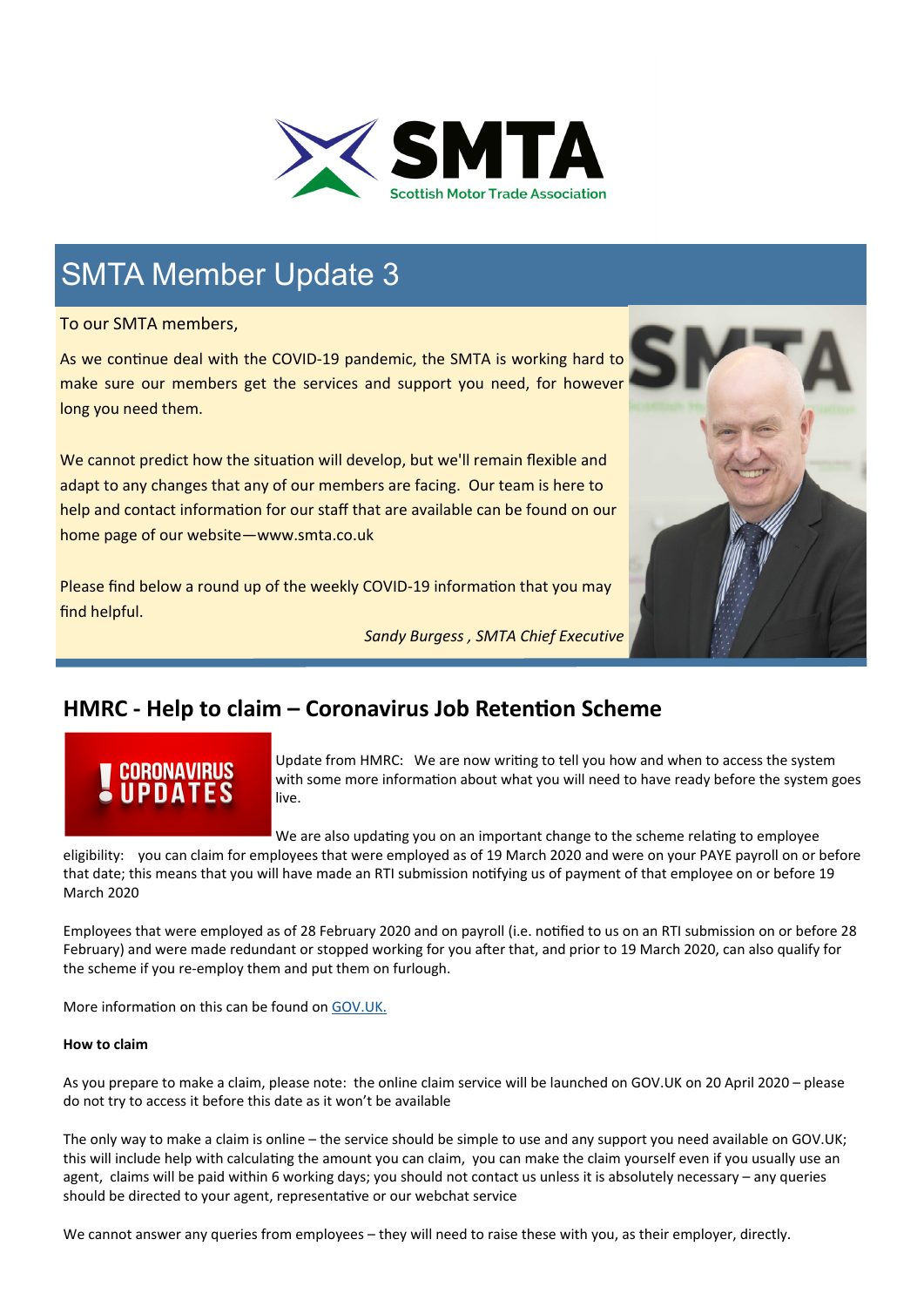

#### I**nformaƟon you will need before you make a claim**

In addition to the information in our previous email, you will need to have the following before 20 April 2020:

a Government Gateway (GG) ID and password – if you don't already have a GG account, you can apply for one online, or by going to GOV.UK and searching for 'HMRC services: sign in or register'

be enrolled for PAYE online – if you aren't registered yet, you can do so now, or by going to GOV.UK and searching for 'PAYE Online for employers'

#### The following information for each furloughed employee you will be claiming for:

Name.

National Insurance number.

Claim period and claim amount.

PAYE/employee number (optional).

if you have fewer than 100 furloughed staff – you will need to input information directly into the system for each employee

if you have 100 or more furloughed staff – you will need to upload a file with information for each employee; we will accept the following file types: .xls .xlsx .csv .ods.

If you want an agent to act for you - Please note: agents authorised to act for you on PAYE matters can make the claim on your behalf using their ID and password you will need to tell your agent which UK bank account you want the grant to be paid into, in order to ensure funds are paid as quickly as possible to you.

You should retain all records and calculations in respect of your claims. Guidance on GOV.UK is being regularly updated so please review it frequently.

## **The Coronavirus Business Interruption Loan Scheme (CBILS) is now available through parƟcipaƟng lenders**

## **CORONAVIRUS**

The Coronavirus Business Interruption Loan Scheme (CBILS) is available for SMEs through more than 40 accredited lenders across the UK.

Visit www.briƟsh‐busness‐[bank.co.uk here for more info](https://tinyurl.com/uuvpvqh)